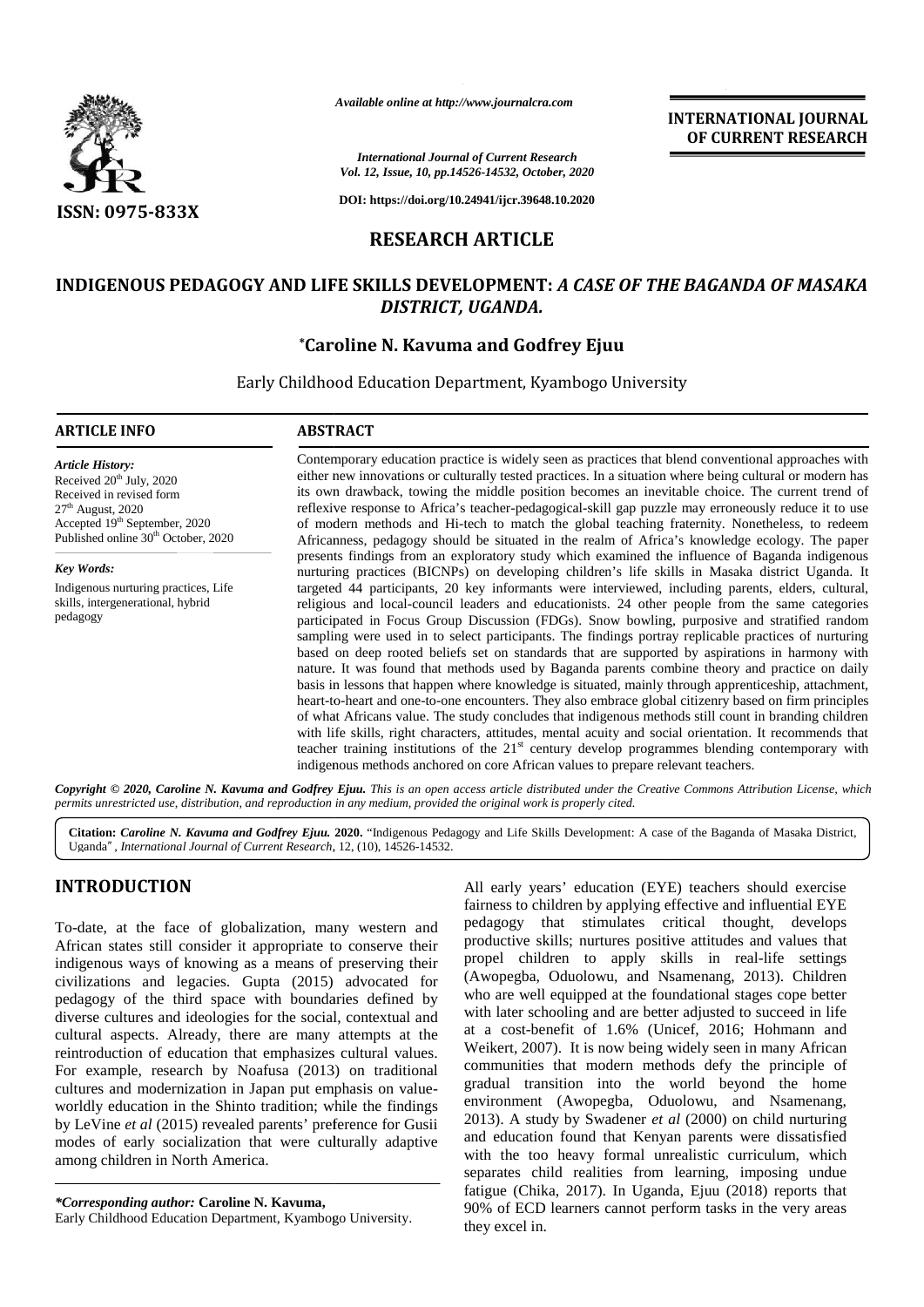A study on Early Learning Development Standards [ELDS] (Ejuu, 2012) reported parents' expectations not being met with western-oriented approaches to teaching. The consequences of a faulty childhood spill-over in terms of persistent dropout rates at 13% and low survival rates by P.2 (TISSA, 2013; MoES, 2016). Whereas traditional informal pedagogy attempted to nurture all round persons, current pedagogy tends to prioritise knowledge increase while suppressing other aspects of child development (Opoio- Oloya, 2018). It should be noted that we need to take into consideration how communities have evolved over time. We must be cognizant of the fact that in today's interconnected pluralistic world, the ability to multi-task and speak in multiple languages to communicate across linguistic divides is a critical skill (Salzburg, 2017). Proficiency in additional languages is a new kind of global literacy (Opio-Oloya, 2018). While reverting entirely to the informal acuity (Funteh, 2015) may be overridden by events, it is necessary to make profitable buy-ins to strengthen contemporary approaches so as to indigenise and universalize the schooling process.

We need to refocus the purpose of education in order to curve-out skilled human capital to make life better for the individual, family, immediate and wide community to help children *to learn to be, to know, to do,* and *to live* (UNESCO, 2013). The products of an education system are only as good as the pedagogy that drives their education system. This pedagogy must be intergenerational (Cluster, 2011) so as to impress lasting images on the minds, hearts as well as perfectly skill the hands of African learners to enable them transform their villages without simply following the modern currency, but rather take on a hybrid-pedagogy for their triple heritage (Mazrui, 1986) that blends well with what Africans consider valuable. Interest in going back to traditional approaches that worked best is still being hampered by lack of research evidence to support it. Funteh's (2015) believes that effective EYE pedagogy should be intimately integrated in the socio-cultural life of the African people as it were with traditional education. More evidence is therefore needed to testify that indigenous ways of nurturing bear relevant elements of human formation that could be blended with contemporary methods to improve the teaching/learning for effective skill development (Awopegba, Oduolowu and Nsamenang, 2013; Funteh, 2015).

Of the few studies done on indigenous nurturing and education (Swadner et.al, 20000; Ejuu, 2012) there is little evidence on pedagogy and leaner life-skills training (World Bank, 2018). A study focusing on Buganda, which region has witnessed a rise in international schools, which predominantly teach foreign content to local Baganda children, may provide evidence to direct indiegenisation. If we embrace the notion that EYE is intended to equip children with life-skills to enable them navigate the environment, methods of teaching should be based on children's realities (Chika, 2017). Lewin's (1922) change theory which states that behavior is a dynamic balance of forces working in opposing directions guided the study (Kritsonis, 2012). The theory asserts that when social services get stuck, freezing practices that do not work, unfreezing practices that worked before to ignite those that can work now is vital. The threestage model of *unfreezing-change-refreeze* calls Africans to unlearn and replace irrelevant realities (Kritsonis, 2012).

**Purpose and Objectives of the Study:** The purpose of the study was to examine Baganda indigenous Pedagogy (BIP) used to develop children's life -skills. The specific objectives were:

- To explore the beliefs that guide standard BIP
- To find out the essential life-skills Baganda purposely develop among 3-6 year-olds.
- To examine BIP employed to effectively develop life skills among 3-6 year- olds.

## **METHODOLOGY**

The study employed an exploratory sequential design using case study method to gather qualitative data and was anchored on the pragmatist school-of-thought. The study was conducted in Masaka district in the central region of Uganda. To collect qualitative data, 20 people were interviewed, three eight-people focus group discussions (FDGs) were conducted, and desk-reviews. The tools used for data collection were interview guides combined with checklists comprising of emergent themes. The participants included key informants who constituted educators, ministry officials; Buganda Kingdom education officers, academics, musicians, 6 religious leaders. Each category had a male and a female.

## **FINDINGS**

This section presents findings answering the question, 'How do BICNPs influence the development of life skills among young children?" The findings are presented under 3 separate objectives as follows:

Beliefs that guide choices of indigenous child nurturing practices among the Baganda: This study identified different beliefs that Baganda families hold towards responsible parenthood and child nurturing. It also shows beliefs that guide community practices in child nurturing and care, which in some cases seem to be extreme or unacceptable in modern child care and development practices. These beliefs were spiced up with sayings. The same beliefs, if adhered to would ensure clan wealth, perpetuate cultural heritage, sustain communities and family legacies and prepare children for life. The key belief endorsed by most participants was that parents need to use different approaches to bring-up children starting from infancy as one elder reports:

"In Buganda, we prepare a child for life and keep our family legacy (leaving a mark). Baganda comes from *muganda* (bundle) signifying togetherness," (R3M). Every child has to work hard to redeem his better future and not rely on what parents have as an inheritance. "A child who shows good reputation was given special attention as the heir, even if it is a grandchild. This was done to encourage other children to work harder to increase family-tree possessions, (R2F)." The above excerpt indicates parents' belief that depriving their children of certain privileges worked as an inducement for independent living which led to better family outcomes. The belief implies that if a parent gives a child everything he/she needs, then that child will always be dependent on him/her. In case the parent was incapacitated by any means, then, that would be the end of family legacy. Another belief that drives actions of many parents in Buganda was the idea that harsh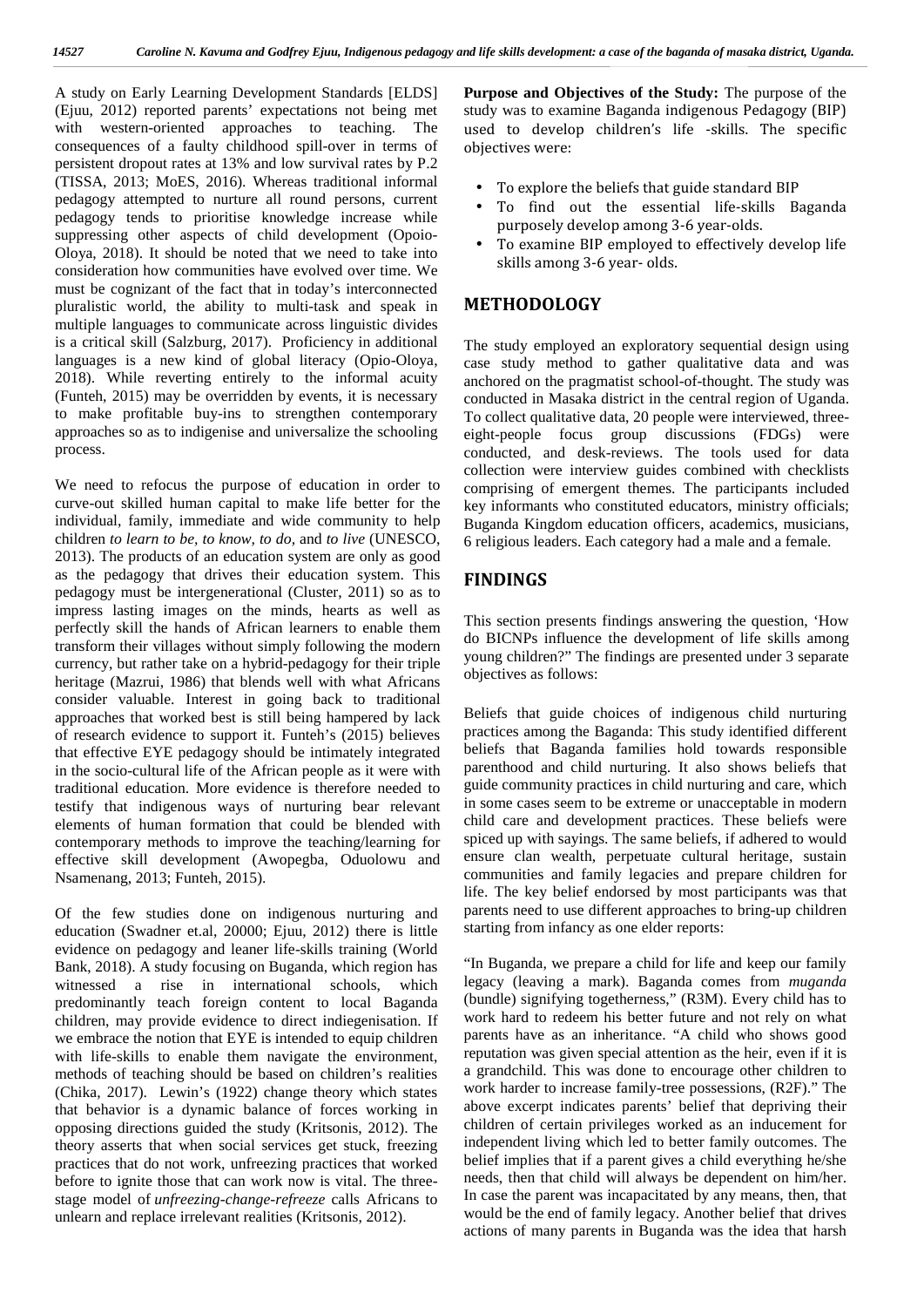discipline helps to shape character of the child at an early age as one states: "The Baganda fear shame! So, they use all means including harsh discipline to ensure their children acquire a status in life. First born children are raised with an iron-hand to have an exceptionally admirable, exemplary character," (R2M). The above excerpt portrays the use of corporal punishment on children, even when it is a banned practice by government. The behavior is strongly motivated by the fear of having a "weak" heir who has been raised with too much love remaining childish when he is expected to be strong. It also raises the issue of male children being preferred as family heirs to the girl-child who may remain perpetually under the control of the male-child. Girls do not succeed a father as they transfer to another clan when they marry (Ssozi, 2012). A typical Muganda is believed to be foresighted and able to determine what a child will be at birth as one elder explained:

"Konooweeka tokalinda kusaaba ttaka, mwana mugimu ava ku ngozi. Kakyama mamera… bwokagolola kamenyeka. That is, a child has to be skilled at an early age. When a child is born, you train proper posture when he or she is breast-feeding to train him/her to be respectful. It is that time that you identify the ancestor the child resembles and name him or her accordingly. The child will then be skilled to inherit the work of the person she/he resembles," (R9F)*.* The above belief demonstrates how children are socialized in formative years into specific skills and trades. It may depict how some children may mistakenly be forced to take up professions not in their passion for the rest of their lives simply because they resemble someone. The way in which skilling is done follows a communal pattern with strong belief that the child working with adults helps to strengthen social cohesion (Awopegba *et al* 2013) as explained below:

… emiti emito gyegiggumiza ekibira." (Young trees thicken the forest). A child does not belong to one family but to the clan and community (R5F). Every family desired their siblings to offer community service. They have to be trained in a group so that they learn to be part of each other. Child nurturing is guided by the aspiration of talent development for clan and community benefit (R8M).

The above expression emphasises the common belief that children belong to the community and must learn from it. This belief filters out individualistic thoughts from children and replaces them with communal thoughts that must be upheld for the rest of their lives if they want to be recognized as important and useful members of the Baganda community.

**The essential life skills that Baganda-AICNPs intentionally develop among children:** Theming revealed commonality in eight categories of life-skills: productive; intellectual; social; morality; civilisation; personality or character; safe living; health and hygiene. For Productive Work Skills (PWK) 16/20 interviewees shared the same ideas as R3M who believes that children can perform many tasks by the age of 6 depending on exposure and practice:

"Children of 3-6 years can do most home chores like washing utensils, cleaning the house, laying beds, peeling, cooking, serving, fetching firewood, picking and drying coffee; pounding nuts, preserving food using local methods, giving direction; finding their way to neighbourhoods;

sweeping the yard; grazing goats; collecting firewood; fetching water; carpentry and even blacksmithing! Children's life-skills advance with practice". There were notable variations in life-skills expected of 6-year-olds among rural, urban poor and urban youthful-elite respondents. Age and location factor-into parents' expectations. Analysis indicates that most elite youthful-parents tend to overprotect their children and do even simple tasks for them. To such parents, loving their children means pampering them to keep them 'off dirt.' They may even underestimate what their children are capable of doing. In an interview, a mother aged 34 disagreed with the rest in the FGD, "Children of 6 years cannot sell items, or make things out of wood, not even clay pots. Some of these skills are quite mature [advanced]; blacksmithing is for old [mature] men" (R10F). She tended to base her arguments on personal theoretical assumptions relating to her own nurturing practices but not on actual collective training in indigenous communities (Chika, 2017).

Social and Communication skills expected of children of 6 years were common among all participants. A grandfather advised to put 'how' above 'what':

"Good manners are more vital than knowledge accumulation. The Baganda have a saying, 'musajja gyagenda, gy'asanga banne' (A man finds friends wherever he goes). So, children are expected to make friends where they go. Other skills that 6 year-olds should possess include polite speech, welcoming visitors, dressing well, greeting while kneeling for both girls and young boys, proper diction, helping others, respectful habits, asking for permission, patience, time-keeping, self control, peace-making, sharing, making requests, turn-taking and giving way," (R6M March 6, 2020).

The extract above confirms emphasis on communalism. Attitudes and social skills are catalysts for success in life. The Baganda respect their social norms, which are unfortunately fading due to intermarriages and urbanisation! To protect these norms, they propose use of indigenous pedagogy like *kisaakate, kyoto* and *kigango* to boost current EYE pedagogy. Nurturing in Buganda took keen interest to develop mental abilities of children through errands, riddles, puzzles, fairy tales, group games involving oral-counting and memory training. Most games are not known by parents and teachers in urban settings who rely on computer games. They shared:

A six-year-old child has a good memory, sequences ideas, reports back, shows mental alertness and rreasoning through puzzles (ebikokko) and riddles (ebikokyo), creativity (obuyiiya); decision-making; completes tasks; names things; answers questions; tells a story from imagination; counts in order, relates and compares (FGD3, March 7, 2020). Baganda men disassociate themselves from mentally dense children. So, mothers have to stimulate mental abilities mainly through story-telling. Fathers play games with boys to teach skills; but they are slowly shifting their mindset towards girls' potential with the gender vibe. All interviewees and participants in FGDs considered life skills of safe-living and health, as important but did not readily point out essential indicators children demonstrate. This may be due to the assumption that children require adult support in these areas. With probing, one answered: "Children can brush teeth, bathe, wash, cover food, report sickness,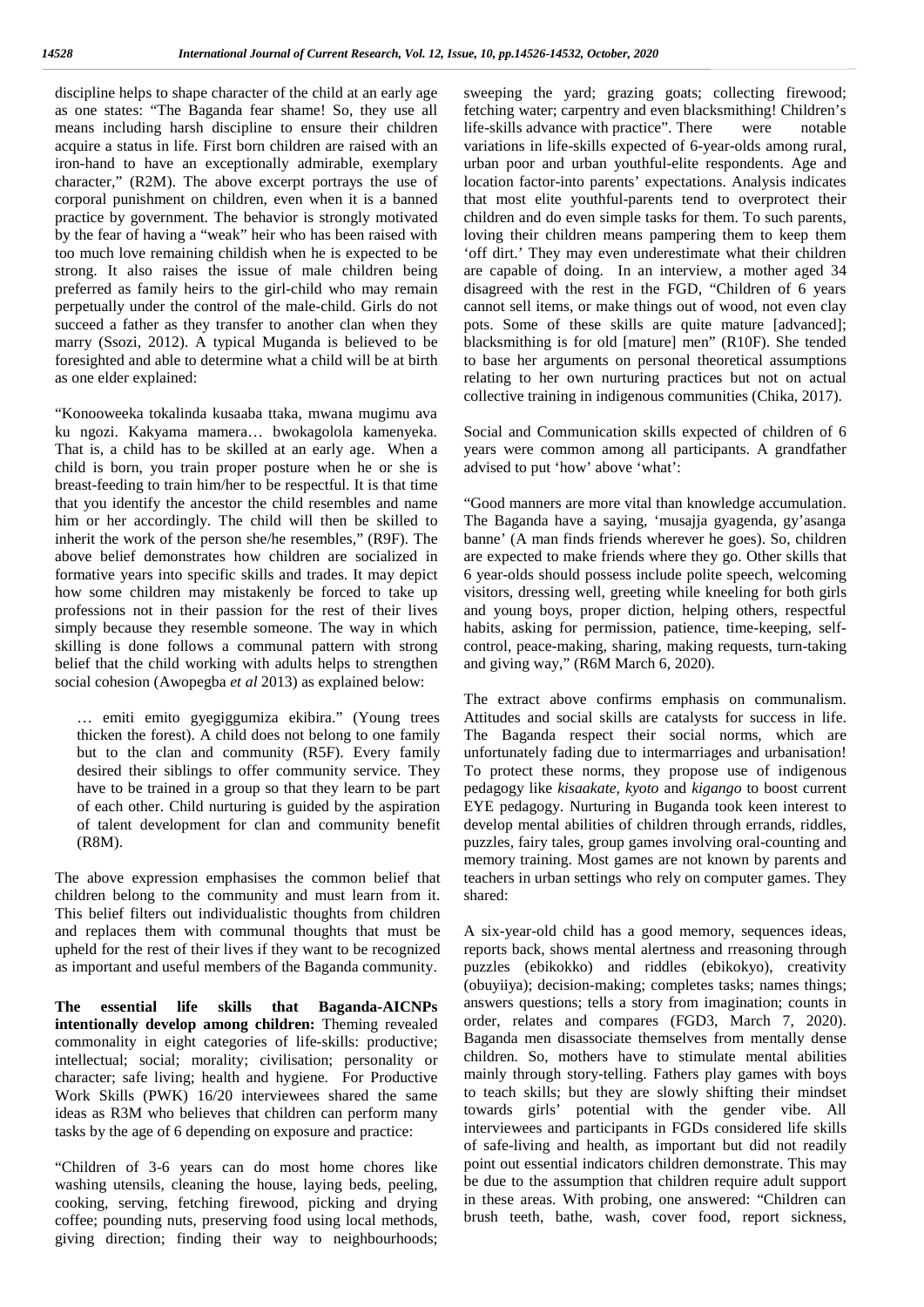recognize strangers, escape danger, comb, swim, climb; wash hands, safely cross and use the road and cut nails."

To be safe from diseases, children need skills of rubbish disposal and managing personal hygiene implements like tooth brushes (R11F, March, 8 2020). Skilling was age specific to match developmental need for immediate skill application. Since children of 6 are not expected to engage in sex, the Baganda consider it a taboo to introduce sexuality education before12 years, when *Senga* talks are expected to start. It is at 12 years that sexuality skills are relevant to prepare children for adolescence. Introducing sexuality education earlier trades-off cultural norms for global trends, due to low negation powers for African beliefs (Chika, 2017). FGD3 Participants were asked to tell what skills form Baganda children's character and civilization. They first cited personalities they admired in Buganda; late Mulwana, Katikkiro Mayiga, Nabagereka, and Jennifer Musisi. Masaka archives on personalities held in high regard gave Benedict Kiwanuka – first Prime minister, Bishop Kiwanuka, Msgr. Ngobya, Sr. Zabali Amadeo. These examples depict that to these parents, training children's character was about building the inner positive energies to enable them *to-be* exceptional. The desired characters traits are "boldness, kindness, faithfulness, consistence, compassion, bravery, willingness to serve, generous, selflessness, reliable, dependable, honest, firm and wise (FGD3, March 7, 2020).

About civilization (obugunjufu), Baganda would develop skills related to public conduct and self-management. The spread of COVID-19 is attributed to life-skills as implied below: "Lack of basic skills like hand-washing, mouth covering when sneezing and blowing the nose leads to diseases like COVID-19. Children should be civilised by 6 years. Other skills include respect for others' culture; caring for common good; cleanliness; hygiene; proper rubbish disposal; right dispositions; social and table etiquette; orderliness; time-management; respecting invitations; and sending regrets," (FGD, March 7, 2020). The Baganda take civilization seriously without which education (obuyigirize) is rendered inadequate irrespective of the level attained by individuals. Multiple life-skills are essential for 6 year-olds to adjust to surroundings and deal with life situations. Complex life-skills like processing herbal medicine, taking decisions and managing conflicts advance with age and practice. This implies that practical assessment of various skills for various age-groups requires well-defined hybrid frameworks at various levels of performance.

**The indigenous pedagogy employed to effectively develop life skills among children (3-6 years):** Findings from interview and FGD participants revealed that life skilling is taken seriously in Buganda; it is product-driven and occurs in natural-real-life settings, in multiple learning spaces. They are age-specific, communally acceptable and readily applicable. The most common ways of skilling children for a productive life are apprenticeship, attachment, experiential and modelling-the-way (do-as-I-do). The Kingdom has introduced *kisaakate* to close the skill gap created by schools (Gumisiriza, 2012)*. Kisaakate* boosts children's life skills through non-formal education guided by *obuntubulamu* ideology. This strategy is an effort to leverage global trends. Different life-skills are trained using different means as implied: For character training, special arrangements are made to give children exposure by attaching them to families where they observe personalities with desired character traits. This method is rooted in the proverb "mbulira gw'oyita naye, nkubulire empisa zo" (birds of the same feathers flock together). Story telling (enfumo) is a very old but still powerful method of character grooming. Other methods used were fairy-tales, adventure-play, legends about great men, taboos, superstitions and fabrications, which are still used to communicate strong messages; enhance vocabulary acquisition and forecasting. Training was a one-way-valve in case of threats and taboos (FGD2, Nov 30, 2020). The excerpt affirms the multi-model-pedagogy collective ways of nurturing for specific life-skills. Individual support was given to children through intergenerational interface in extended family settings and through external-family-attachment where they were taught in the best way learnt under the most favourable conditions. Due to the close-ended talk about taboos, children could not challenge the logic behind them; say, their teeth falling out if they belittled a lame person (P01F).

To civilize and nurture social skills, the Baganda take advantage of the real-life learning opportunities like hosting visitors in a capture-the-moment style. Meal-time (olujjuliro) is used as teaching moment for social and table etiquette, self-control, fairness, serving habits, and polite requests. Baganda attribute the vice of greed to absence of dining halls in schools and common dining-spaces families. Without order in serving, children miss key skills of self-service and learning to-be considerate. Other methods of civilizing and nurturing social skills were captured as summarised below:

The most effective methods for civilization and socialization are modelling-the-way, heart-to-heart talk, guidance and cancelling (okulambika n'okubudabuda); often conducted in a special half-built shelter called *ekigango* or at the fireplace (kyoto). At *ekigango* and e*kyoto* teaching of theory is done through proverbs, songs, puzzles (ebikokko) and riddles (ebikokyo). In special cases, a child was attached (Okusiga [sowing] for royals or okuwereka for non-royals) to a special family, where she/he would learn specialized skills meaningfully. Individualized instruction was given through one-to-one chats and *senga/kojja* talks"(FGD3 March 6, 2020). The Baganda are convinced that children internalise social skills and take them seriously because they are readily applicable in the present and future. In a social context, children are trained to express themselves in acceptable and logical ways. Due to relatedness of language and mental acuity the same methods are applied as this verbatim reflects:

Nurturing communication skills and mental skills was done using games, free and guided child-play like targeting, *zaala, mweso*, dice, tongue twisters, riddles, questioning, quiz, oral recitations and songs (MoES, March 6, 2020). Child-speech reveals a lot about mental levels. Thus, methods for social and mental training are related and are traditionally done through intergenerational interface with groups of children by rote. Participants maintained that rote method is still suitable for mental sharpening.

Skills for safe-living, health and hygiene are nurtured through role-play, instruction, supervision and senga talks. Children are guided on how to use herbal mixtures as explained: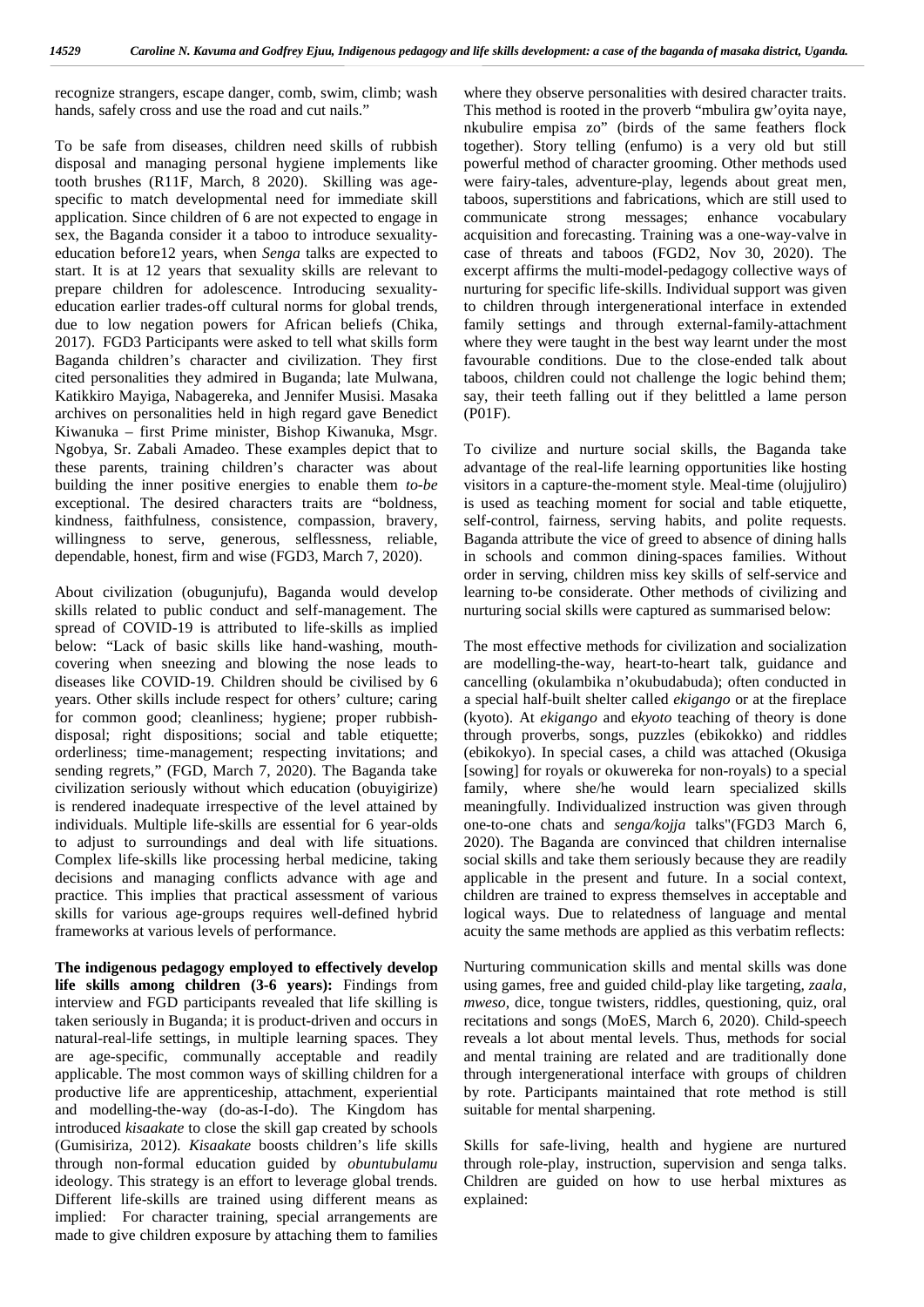Children are taught to make herbal-mixtures using a combination of herbs for bathing to keep fresh, treat body odor and get cleansed from misfortunes. It was the role of grandmas (jjajjas) to make special herbal-wash *ekyogero* (local-assorted-herb warm-birth-basin) intended to protect children's skins from rushes or treat the infected skins. The *kyogero* birth was believed to bequeath favour and blessings upon the child. Children were trained how to keep their bodies, homestead and surrounding clean; latrine-smoking and making utensil-racks (obutandalo) (R4M). The above account indicates Baganda's commitment to train children in good health habits and proper hygiene. Children had to meet set standards for personal and public hygiene. They were skilled on-the-job, through task-based-leaning and community-service (bulungibwansi). Children were taught to see the inter-connectedness of their lives with the environment as a Divine-pharmacy, provider and protector. It was preserved through totem-taboo-system (Ssozi, 2012) as a livelihood cradle. Every clan in Buganda has a totem to preserve. To offer the most favorable experiences for hands on and minds-on practice, classrooms shift to real-life: lujjuliro, marketplace, roadside, kitchen, wells, *lusuku* (banana plantation) and nature. Modern teaching in EYE is 99% confined in four walls, breeding handicapped children.

#### **DISCUSSION**

The purpose of the study was to examine how Ganda-African indigenous pedagogy influences development of life skills among pre-primary children in Masaka district.

Section 1 presents the unrecorded beliefs that influence selection of methods. Findings from both interviews and three FGDs traced common beliefs on which the Baganda base their nurturing practices; 1) *obuntubulamu*-humane; 2) preparation for future life; 3) perpetuation of family legacies; 4) cultural identity per set standards, and 5) expectations of the society. African beliefs are embedded and preserved in oral proverbs/wise sayings (Chika, 2017) which emphasise starting early and right. The local proverbs are supported by Douglas (1817-1895) who believes that "it is easier to build strong children than to repair broken men*."* The bible says *"train up a child the way he will go so that when he grows he will not part from it"* (Prov. 22:6). Both quotes suggest that an early start in training children is a universal belief. However, variations arise in terms of skill-performance standards expected of children by specific cultures.

Undocumented standards remain at the back of the committed trainers to bring the best apprentice in specific skills. The duration of training was dependent on the learners' pace. Training was centred on the child's future life and immediate benefits to the family and community. Children were trained on-adult-jobs using intergenerational interface. Children had a chance to learn from an expert at the formative time, unlike today, where children are left to under-skilled teachers with low attitude to service (World Bank, 2018). The principle of 'starting early and right' works; Baganda children are trained to respect food when breast-feeding while toddlers are introduced to peeling by scaffolding (MoES, 2007). The interplay among aspirations, standards, and practices contribute a concentrate that provides fertile ground for realizing the nurturing ideologies combining successful life for the individual child, community and family. Muller (2013) emphasises instituting an educational ideology at a school's foundation as a key

component in successful educational endeavors. Informal education in Buganda put skills above knowledge as Yiga (2018) advises schools to do. BIP was purposely tailored to branding a productive individual with multiple dispositions. From the interviews and FGDs, a Ganda child of 6 years needs a set of life-skills for productivity, social relations, effective communications, intellectual acuity, safe living, proper health and hygiene, astute character and a civilized mindset to operate successfully. The skills work in a combination that enables the child to negotiate the tides of life and apply knowledge in context of real life (Yiga, 2018). Fixing a jigsaw-puzzle matters more in the life of children than mastering the procedures of fixing it. Knowledge giants lacking skills of crossing barriers of unemployment end up city-idlers. Children with well-developed life-skills will be the bedrock of a productive human capital sought by Uganda's Education Development Plan (EDP) III (NPA, 2019). Developing children's skills right from the first ladder of school remains the fundamental for a quality education system. Life-skills drive children to fabricate the way to sustainable economic independence (Yiga, 2018).

Conventionally, BIP involved authoritarian and authoritative control as firm-but-friendly facets of Baganda cultural practice (Ssozi, 2012), where compliance is the norm. The Baganda embraced life-skill-education as an essential tool for essence. Civilization is nurtured through social etiquette and the common slogan *okutuuza* (child modelling and guidance). Findings reveal the most common BIP to develop life-skills as apprenticeship, songs, modelling, demonstration, task-based learning; use of fairy tales, stories, nature walks, *senga* talks, *kisaakate*, attachment, kigango for theoretical lessons, intergenerational-interface, riddles (*bikokyo*), puzzles/brain teasers (*bikokko),* games, myths, taboos, exposure visits, one-to-one, heart-to-heart talk, rewards/punishment and experiential learning. Each type of skill called for a specific set of methods in a unique combination. The skill to be learnt determined both method and learning spaces. Parents were keen to capture opportune moments to teach something new. There is a traceable pattern of practice where theory lessons emphasizing character and identity happened at the *kyoto* or *kigango* (half open hut-like shelter) and applied during the following days' practical lessons at training spots like granary, kitchen, kraal, *shamba,* palace or in a home of an expert in case of attachment for specific skills. Each successful lesson had a tangible outcome in form of a product (Awopegba *et al*., 2013).

Nonetheless, restrictions, threats, hardships and control are still strong flavours in BIP. Most parents tend to transfer their childhood experiences as if to suggest that what made them still works for their children (Chika, 2017). Pampering does not groom but spoils children by making them dependent on adults for long. If a child is not self-driven or compliant, coercive measurers work. It is upon ECE providers to pursue mindset shift on use of softer ways of nurturing by strengthening life-skills from the genesis of education. To be relevant gender notions need to be repackaged to bear essential universality built on Ganda value-systems for context-specificity (Murove, 2018). The traditional methods may send a misleading message to Westerners to assume that Africans devalue their children. Use of both soft and strict tactics works for the Baganda who blend praise and penalty. They patiently offer children ample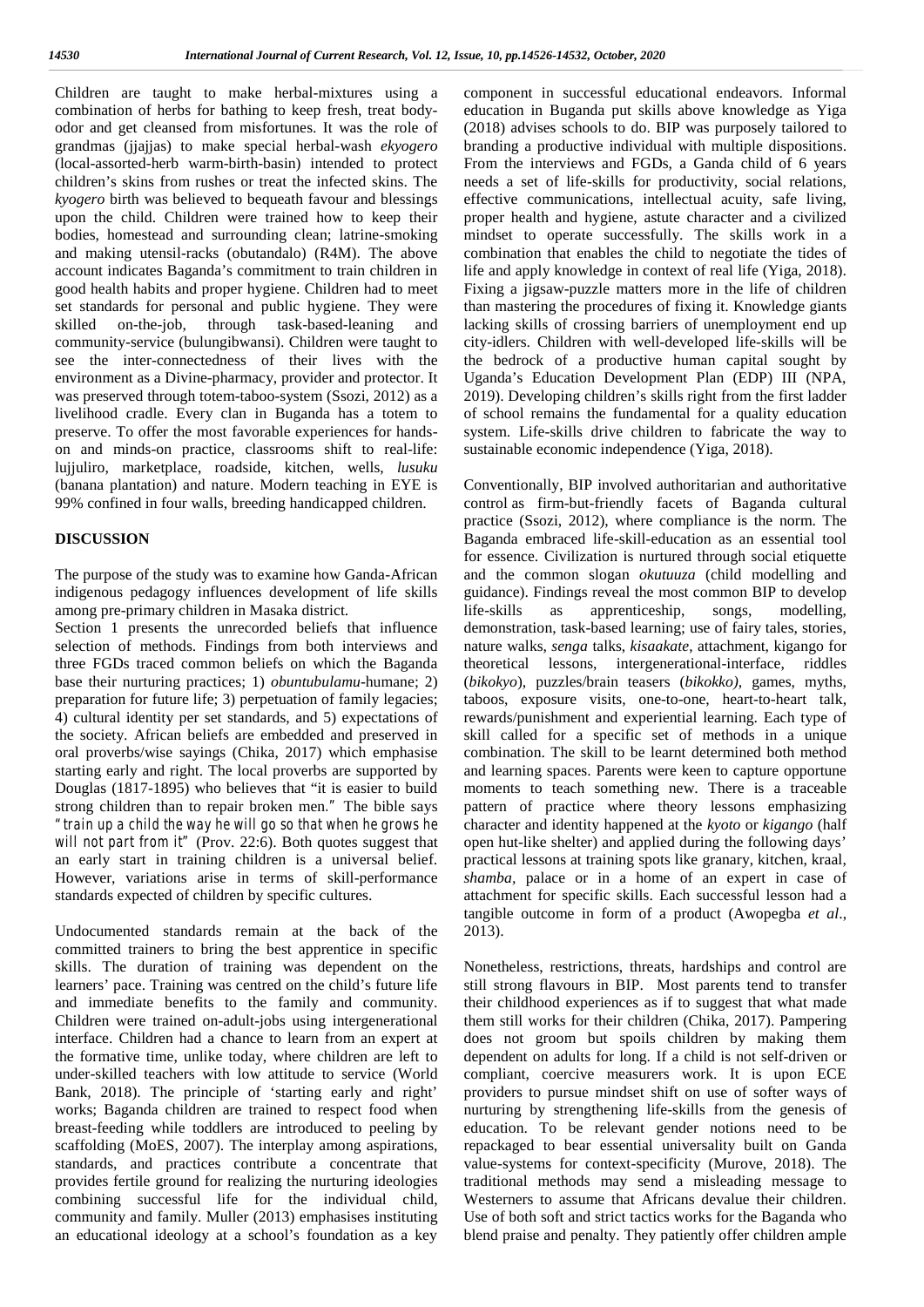time and support. This is based on the belief that mistakes are a way to learn *(mu nkyamu, mwemuva engolokofu)*. Many participants (80%) believed that children of age 6 depend more on adult guidance as they cannot make right choices between wants and needs. Children have tendency to copy the 'bad things' from foreign cultures, media and technology; revealing a gap in their discernment. Worthwhileness must be protected by copycatting what constructs African children's reality (Chika, 2017). Modern parenting discourages strictness as it kills children's power of reason. Thus, empowering children to make right justified choices becomes essential.

Critical scrutiny of the practices employed, provides evidence that the Baganda had more practical than abstract methods. However, rote learning remains valuable in memory training, breath control, speed, accuracy, alertness and mastery of factual information. Baganda are concerned about overdependence on technology which weakens brain functions even in simple tasks like spelling and computation. Authentic methods are rooted in context and promote human wellbeing in harmony with natural systems of learning (Murove, 2018).

#### **Recommendations**

Various partners to inform policy and curriculum development through the ECD working Group which is the body responsible for advancing early childhood educationrelated issues for action by MoES (Ejuu, 2012).

**Ministry of Education and Sports:** The study found that BIP was still relevant because of its guiding ideology; quality time to skill children in in real life settings; use of local LoI and concentration on developing a balanced child. MoES needs to support the notion of indigenising pedagogy to connect present skill-training with future aspirations of learners guided by a clear education ideology and support the policy in LoI. MoES considers expanding maternity leave and reduce working hours for women (Samman *et al*., 2016; Swadenor *et al* 2000).

**Universities and Teacher Education Institutions:** The study found need for more local research in the area of indigenous knowledge to make the area intellectually viable and tradable. Universities need to open up a journal for indigenous knowledge to publish literature generated; for access, use in teaching and inspiring further studies. The study was an exploratory one, on one case; so it is necessary to conduct replica studies focusing on other Ugandan cultures. The findings revealed that BIP combined theory and practice on daily basis to produce balanced individuals. Universities should design ECE programmes that blend conventional and contemporary pedagogy to provide empirical evidence on the hybrid model to guide stakeholders to make informed decisions. Guide affiliated institutions to tailor teacher training programmes on cultural foundations (Ejuu, 2019) allocating 80-60% of the time for practical work in favour of life-skills development.

**National Curriculum Development Centre:** Findings show that BICNPs offer replicable benchmarks on life-skill development which can be used to inform ECE framework design. Secondly, stakeholders desire EYE Curricula dominated by the local knowledge of the area for a solid base

with little content on wider communities and universal essentials for exposure. NCDC could use findings to review the Learning Framework (LF) so as to address gaps related practical life-skill development. NCDC could consider blending indigenous and contemporary methods to harmonise contextual and modern trends in time-tabling to cater for "knowing what" and "knowing how" on daily basis and advance the emerging notions of multiple classrooms; LoI; parenting education and adapting *kisaakate pedagogy* to nurture skills.

**Pre-Primary School Proprietors:** One of the effective methods for life skill training was intergenerational interface. Founders of schools are required to put in place resources and facilities to promote life-skill development to involve teachers and community members in school activities.

**Pre-Primary Teachers:** The findings show that BIP was effective as it supported skills acquisition in multiple learning spaces in real-life situations. The implication is that teachers place learning in created or live meaning-making situations to make skill acquisition purposeful.

**Religious and Local Leaders:** The findings reveal minimal use of indigenous nurturing and local languages in urban areas. Leaders could educate grassroots about the value of conventional practices in training for essential life-skills for better citizenry. They could also guide them on how to advance ideologies for more relevant education and advocate for strong community-school links.

#### **Conclusion**

It was the interest of this study to examine the possibility of restoring the worthwhile indigenous pedagogy using Lewin's (1922) theory of change, related to Manion & Cohen's (1975) reinvention theory. This study adapted the two theories to derive a 'restoration theory, which asserts that human behavior (nurturing) is influenced by both driving and restrictive forces. The restrictive forces are the global foreign agendas which devalue BIP replacing it with unpractical western systems like use of English as LoI; introduction of female heirs for men, child ownership by women, which destabilise the clan-heritage-system. African philosophies of productivity, voluntarism, communalism, conservation, interdependence and solidarity should be restored as driving forces to provide firm pillars for safe, ecological-friendly education for black children (Wadede, 2016; Awopegba *et al* 2013). The main findings show that BIP is anchored on strong but undocumented ideologies aiming at preparing children for life. The aspiration of sustaining family legacies and preserving essentials, support life-skills education. Developing life-skills is based on acceptable standards of common goodness, intergenerational interface, harmony with natural systems (Murove, 2018) and adaption of foreign patterns of behavior built on Baganda principles. BIP is guided by firmly held reasons such as fear of failure and extinction; essence; fame associated with success; royalty, compliance and continuity of heritage. Indigenous life-skilltraining aimed at grooming children *to-know, to-be, to-do and to-live* happily with others (Awopegba *et al* 2013). A six-year-old Muganda child with *essence* is one who sails through the present practical life-tides bravely to bring honor to the family, clan and community without *slaying* from the treasured priceless essentials.